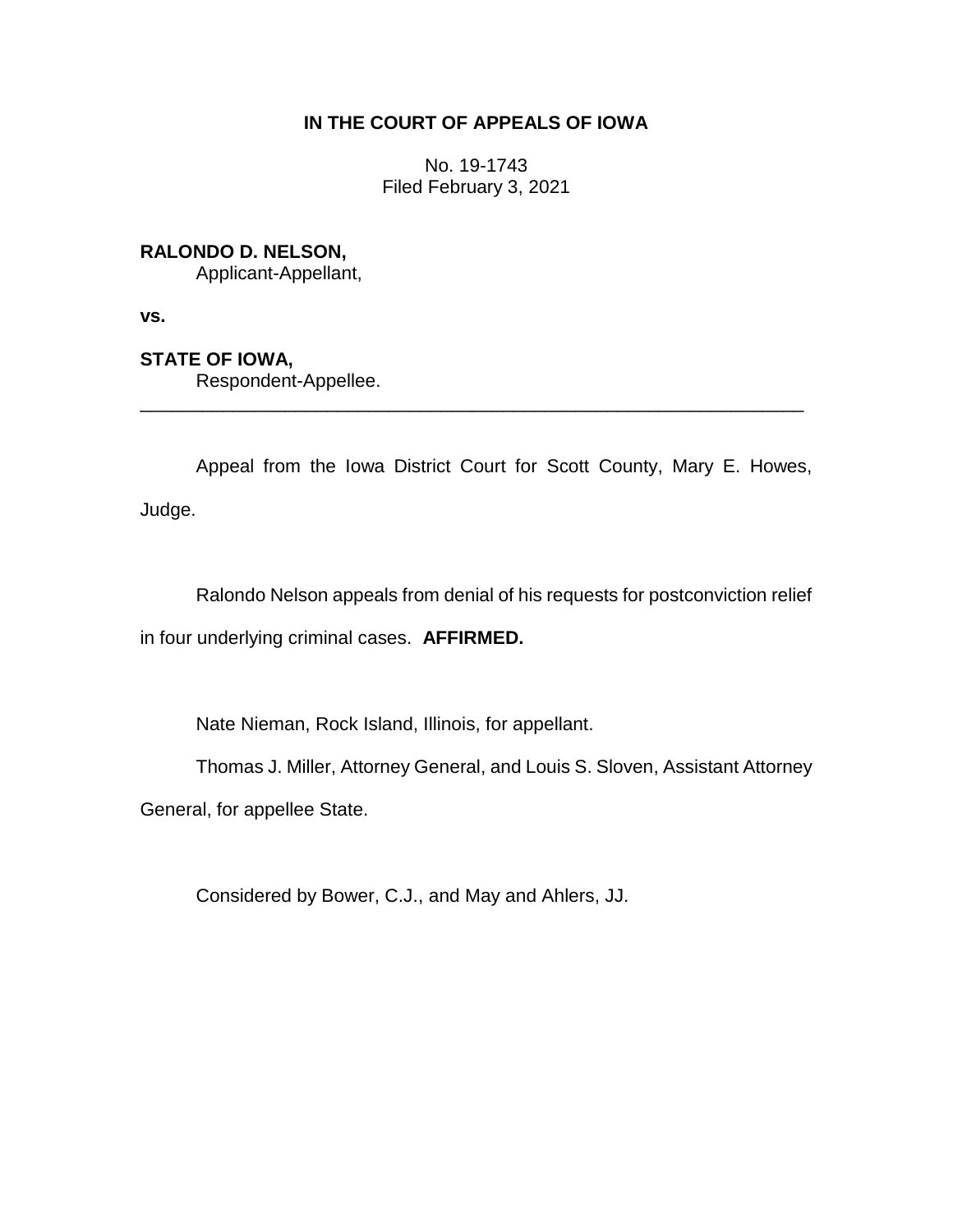### **AHLERS, Judge.**

Ralondo Nelson seeks postconviction relief (PCR) from convictions entered in four criminal cases. He claims his attorneys in the criminal cases provided ineffective assistance of counsel. After a PCR trial, the district court rejected Nelson's claims. We reject them as well and affirm the district court.

### **I. The Underlying Criminal Cases**

As noted, there are four underlying criminal cases at issue in this appeal.

#### **A. Case Number FECR333525**

In this case, Nelson was charged with possession of an offensive weapon. The case went to trial, Nelson was convicted of the offense, and the conviction was affirmed on appeal. *State v. Nelson*, No. 11-1670, 2013 WL 104796, at \*3 (Iowa Ct. App. Jan. 9, 2013). Nelson claims his trial counsel was ineffective by failing to use prior inconsistent statements to impeach a witness who connected Nelson to the firearm.

#### **B. Case Number FECR339758**

Nelson was charged with robbery in the first degree. Pursuant to plea agreement, Nelson pleaded guilty to and was convicted of the reduced charge of robbery in the second degree. He claims his trial counsel was ineffective for failing to take steps to suppress an unconstitutionally suggestive line-up procedure and failing to properly investigate Nelson's claimed alibi.

### **C. Case Number FECR340382**

Nelson was charged with willful injury and two counts of assault while displaying or using a weapon. Pursuant to plea agreement, Nelson pleaded guilty to and was convicted of the willful-injury charge. The other two charges were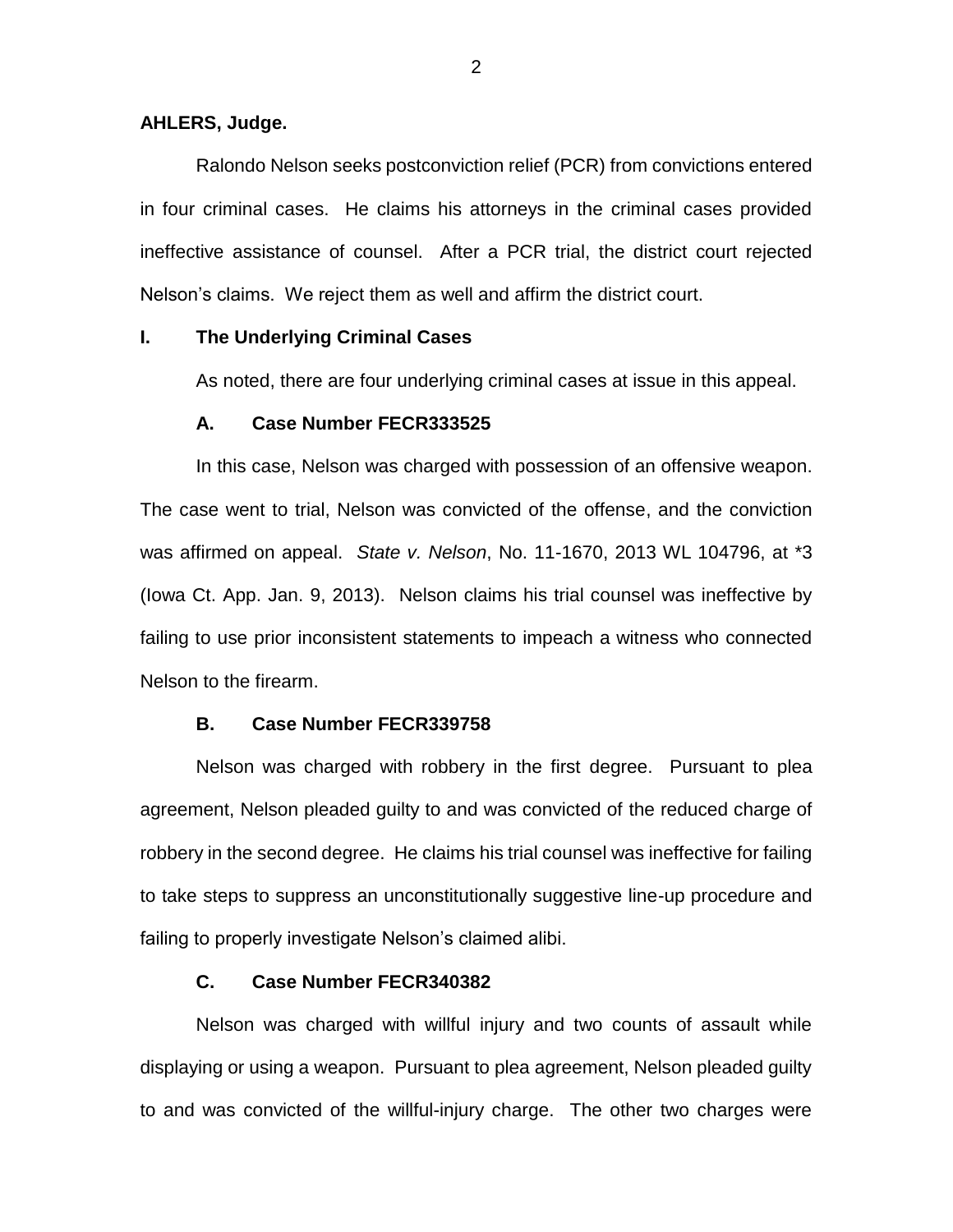dismissed. Nelson claims his trial counsel was ineffective by failing to properly investigate whether Nelson accidentally cut the victim of the crime with a knife.

### **D. Case Number FECR341512**

In this case, Nelson was charged with robbery in the first degree, forgery, willful injury causing bodily injury, and assault while displaying or using a weapon. Pursuant to plea agreement, he pleaded guilty to and was convicted of robbery in the first degree and forgery. The other two charges were dismissed. He now claims trial counsel was ineffective for failing to properly investigate in support of a defense and rushed Nelson into pleading guilty before a full investigation could be completed.

## **II. Standard of Review**

"Generally, an appeal from a denial of an application for postconviction relief is reviewed for correction of errors at law." *Nguyen v. State*, 878 N.W.2d 744, 750 (Iowa 2016) (citations omitted). However, because ineffective-assistance-ofcounsel claims are based on the constitutional guarantees of the effective assistance of counsel found in the Sixth Amendment of the United States Constitution and article I, section 10 of the Iowa Constitution, such claims are reviewed de novo. *Id*. As noted, all Nelson's claims are based on ineffective assistance of counsel. Therefore, our review is de novo.

#### **III. General PCR Principles**

To establish a claim of ineffective assistance of counsel, the applicant must establish (1) trial counsel failed to perform an essential duty, and (2) the failure resulted in prejudice. *Strickland v. Washington*, 466 U.S. 668, 687 (1984). We "may consider either the prejudice prong or breach of duty first, and failure to find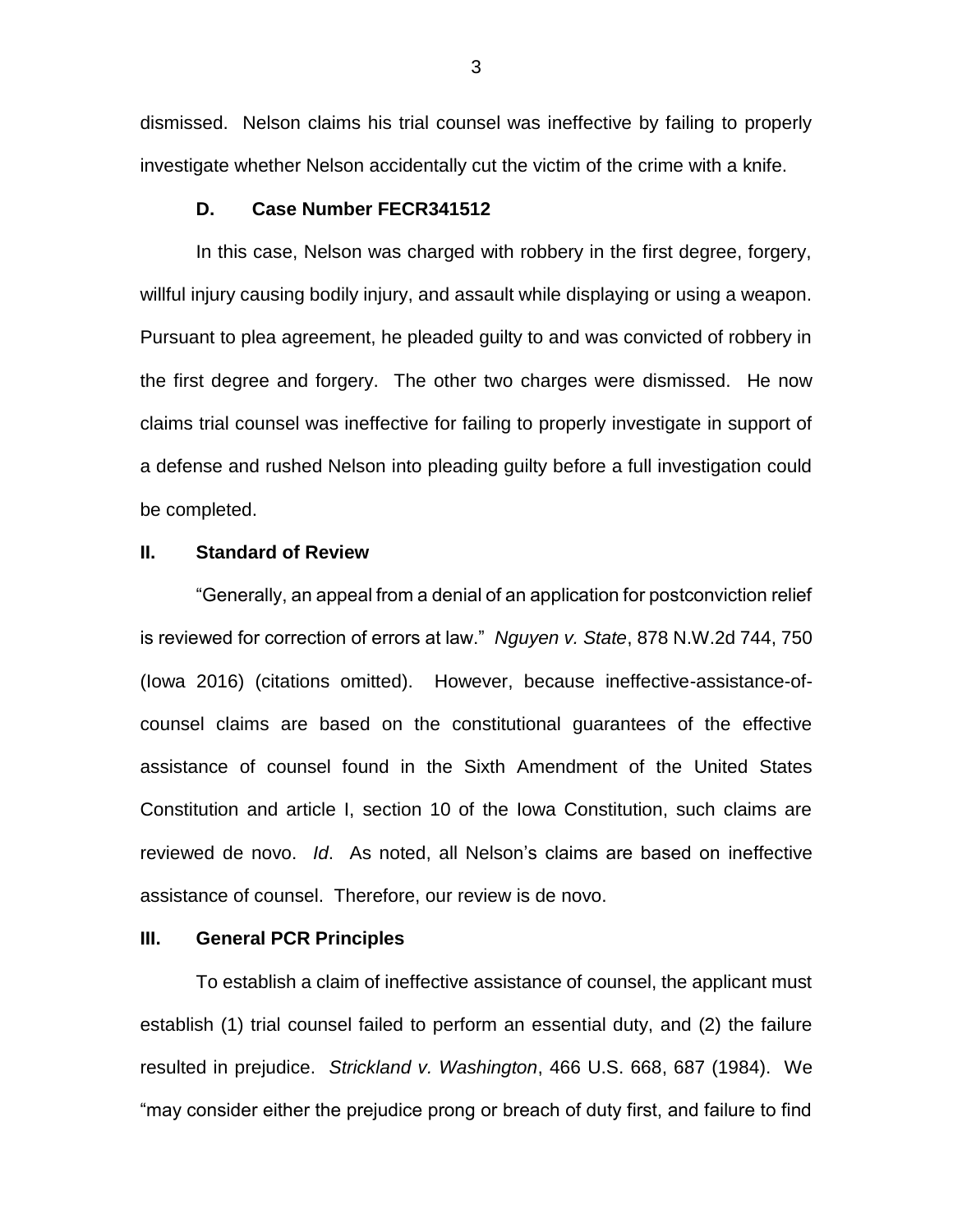either one will preclude relief." *State v. McNeal*, 897 N.W.2d 697, 703 (Iowa 2017) (quoting *State v. Lopez*, 872 N.W.2d 159, 169 (Iowa 2015)). In analyzing ineffective-assistance-of-counsel claims, we are not required to determine whether counsel's performance was deficient before examining the prejudice component of the claim. *State v. Tate*, 710 N.W.2d 237, 240 (Iowa 2006). "Improvident trial strategy, miscalculated tactics, or mistakes in judgment do not necessarily amount to ineffective assistance of counsel. The petitioner must overcome a strong presumption of counsel's competence, and a postconviction applicant has the burden to prove by a preponderance of the evidence that counsel was ineffective." *Osborn v. State*, 573 N.W.2d 917, 922 (Iowa 1998) (internal citation omitted)).

## **IV. Application of Principles**

In discussing the merits of Nelson's claims, we will separate them between cases in which he went to trial and cases in which he pleaded guilty, as they involve somewhat different principles.

# **A. Counsel's Performance at Trial (Case Number FECR333525)**

On direct appeal from his conviction in the underlying criminal case, our

court noted the following facts:

[The witness] was sitting outside her Davenport home when five of her son's acquaintances, including Nelson, walked up to the house. Nelson asked [the witness's] son to step off the porch. When he did not, Nelson lifted his shirt and revealed the butt of a gun. [The witness] told Nelson to leave and immediately reported the incident to police.

A Davenport police officer dispatched to the scene saw Nelson emerging from an alley. Upon searching the alley, the officer found a sawed-off rifle.

. . . [The witness] identified Nelson as the person who displayed a weapon. When questioned about her inconsistent stories during the first trial, she intimated that she initially lied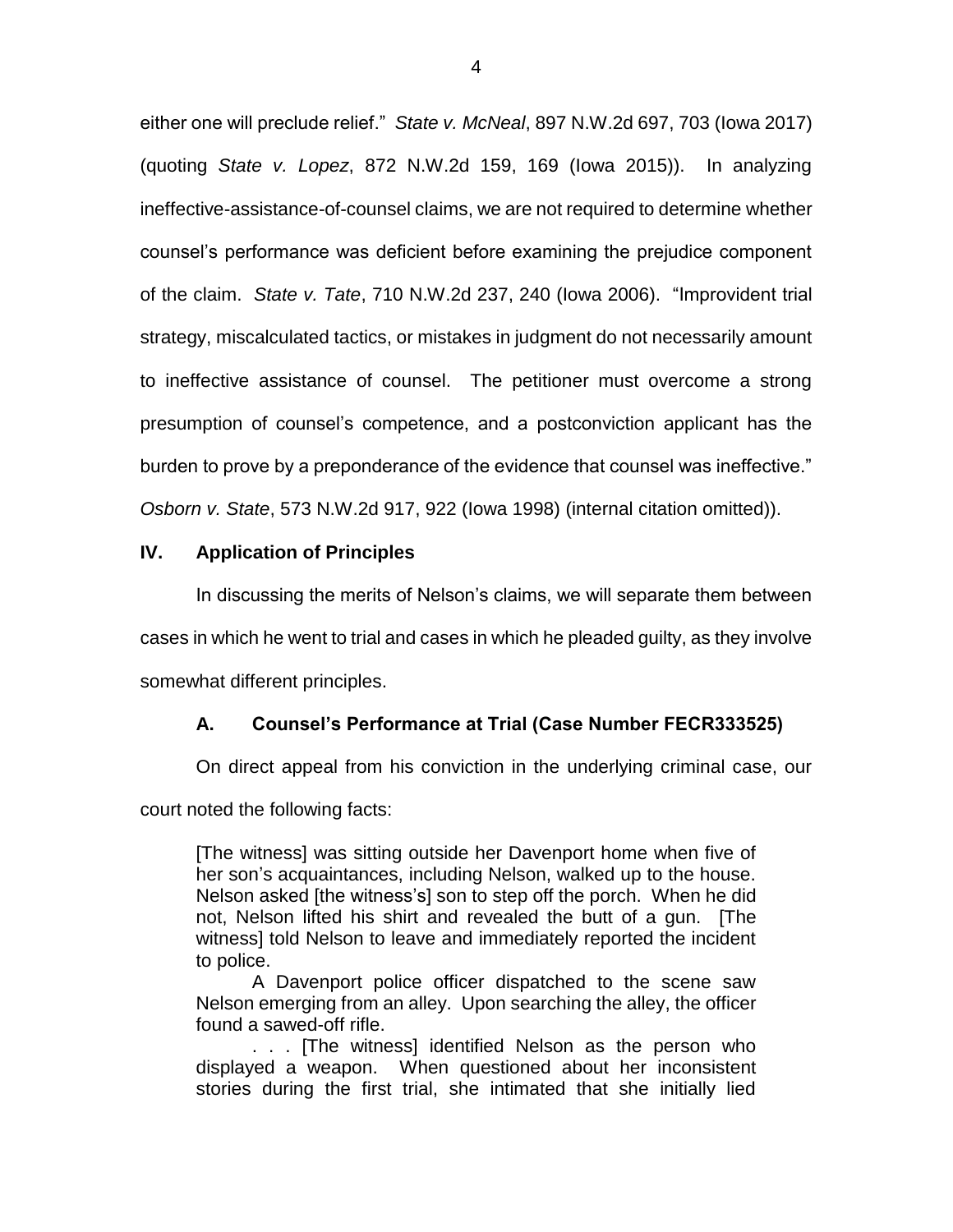because Nelson's cohorts threatened her family's safety if she identified Nelson.

*Nelson*, 2013 WL 104796, at \*1.

 $\overline{a}$ 

In this PCR action, Nelson focuses on his counsel's failure to exploit claimed inconsistencies in the witness's description of the gun. When she first reported the incident, she described the gun as silver and black. At trial, she described Nelson flashing a butt of the gun at her and it was brown. The gun recovered in the alley was a sawed-off rifle with a black barrel and a brown stock and forestock. Nelson's attorney did not impeach the witness's trial testimony that she saw a brown butt of a gun with her previous statement in which she described the gun as silver and black. Nelson claims this missed opportunity for impeachment was critical due to the fact the case against him involved a claim of constructive possession of the sawed-off rifle,<sup>1</sup> so attacking the credibility of the witness with a prior inconsistent statement was critical, as she was the only witness to place a gun in Nelson's possession.

We need not decide whether Nelson's trial counsel breached a duty of effective representation by failing to impeach the witness with a prior inconsistent

<sup>&</sup>lt;sup>1</sup> In its brief, the State asserts it is not necessary to tie Nelson to the sawed-off rifle in the alley and the State was only required to prove Nelson was in possession of any firearm. We reject this argument. The charge against Nelson was possession of an offensive weapon, not carrying weapons, felon in possession of a firearm, or some other charge in which any firearm would do. *See, e.g.*, Iowa Code § 724.4 (2011) (defining the offense of "carrying weapons" to include going "armed with . . . any loaded firearm of any kind" within city limits). Given the nature of the charge, the State was required to prove possession of an offensive weapon (e.g., a sawedoff rifle). *See id.* § 724.1(2) (defining offensive weapon to include a rifle with a barrel of less than sixteen inches in length). The only firearm that met the definition of an offensive weapon of which there was record evidence was the sawed-off rifle in the alley. Therefore, the State's case required the State to prove Nelson possessed the rifle found in the alley.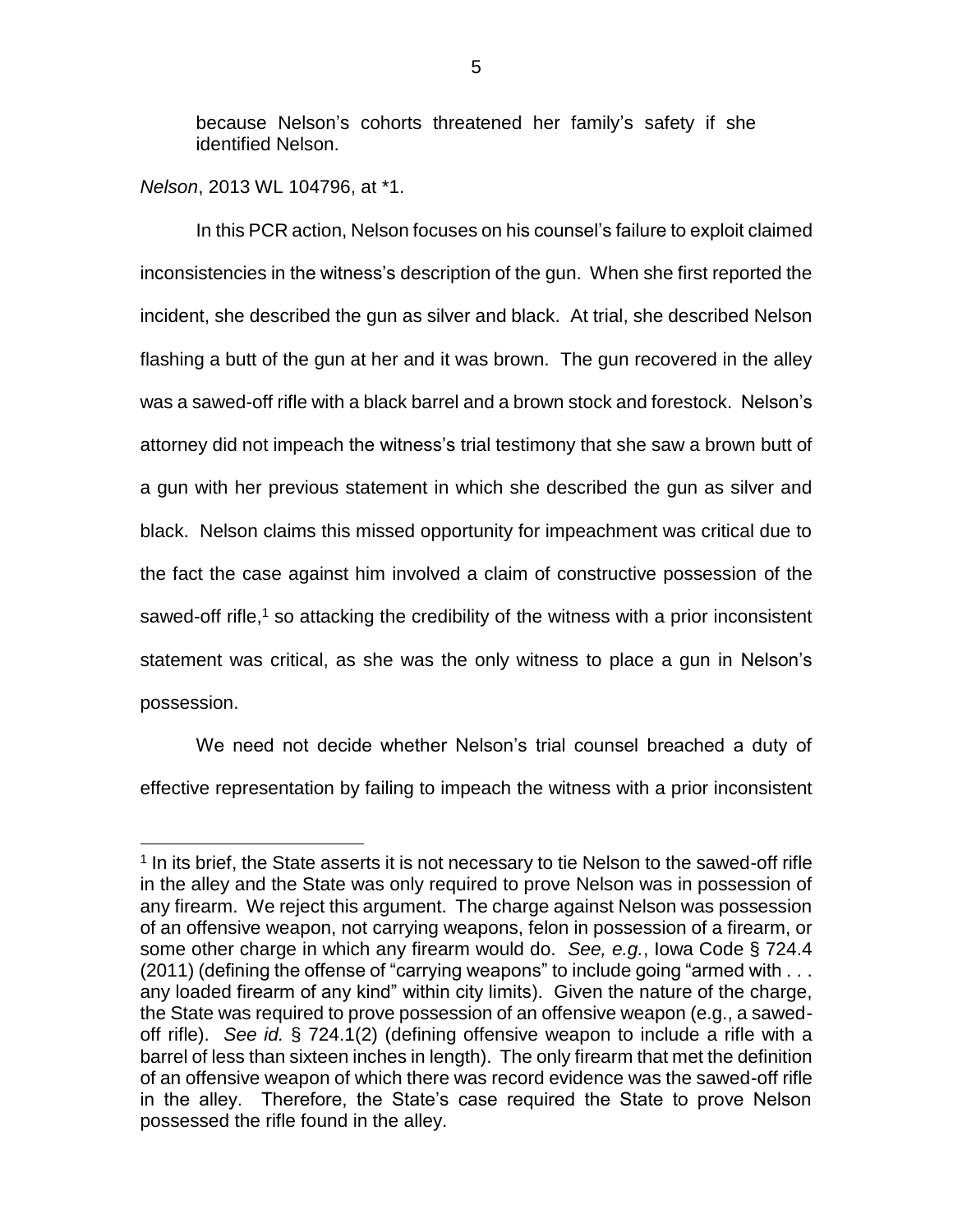statement, as Nelson failed to meet the prejudice prong of the ineffectiveassistance-of-counsel claim. *See Ledezma v. State*, 626 N.W.2d 134, 142 (Iowa 2001) ("If the claim lacks prejudice, it can be decided on that ground alone without deciding whether the attorney performed deficiently."). Here, the witness described Nelson as having flashed a gun at her in an apparent effort to intimidate her or her son. After she threatened to call the police, Nelson and his cohorts left and were soon located a short distance away. An officer in a marked patrol car looking for the group of young men came across them sitting on the wall alongside the parking lot of a gas station. He identified Nelson as one of the group. By the time the officer drove around part of the block to approach the group from the alley, Nelson had left the group and was found coming from between garages that opened into the alley. A subsequent sweep of the area revealed the sawed-off rifle tucked under a piece of lumber beside the garage where Nelson was observed when the officer approached in the alley. Nelson later claimed he went between the garages to urinate. However, the officer who searched the area between the garages observed no indications of wet grass, wet ground, or any other indication that someone recently urinated in the area.

Based on these circumstances, our confidence in the outcome is not undermined by Nelson's counsel's failure to impeach the witness with her somewhat conflicting versions of the color of Nelson's gun. *See State v. Harris*, 891 N.W.2d 182, 188–89 (Iowa 2017) (noting that, in determining whether there is prejudice, we assess probability of a different result, which involves considering whether our confidence in the outcome is undermined by the effects of counsel's errors). Besides the fact the gun was partially black, as the witness initially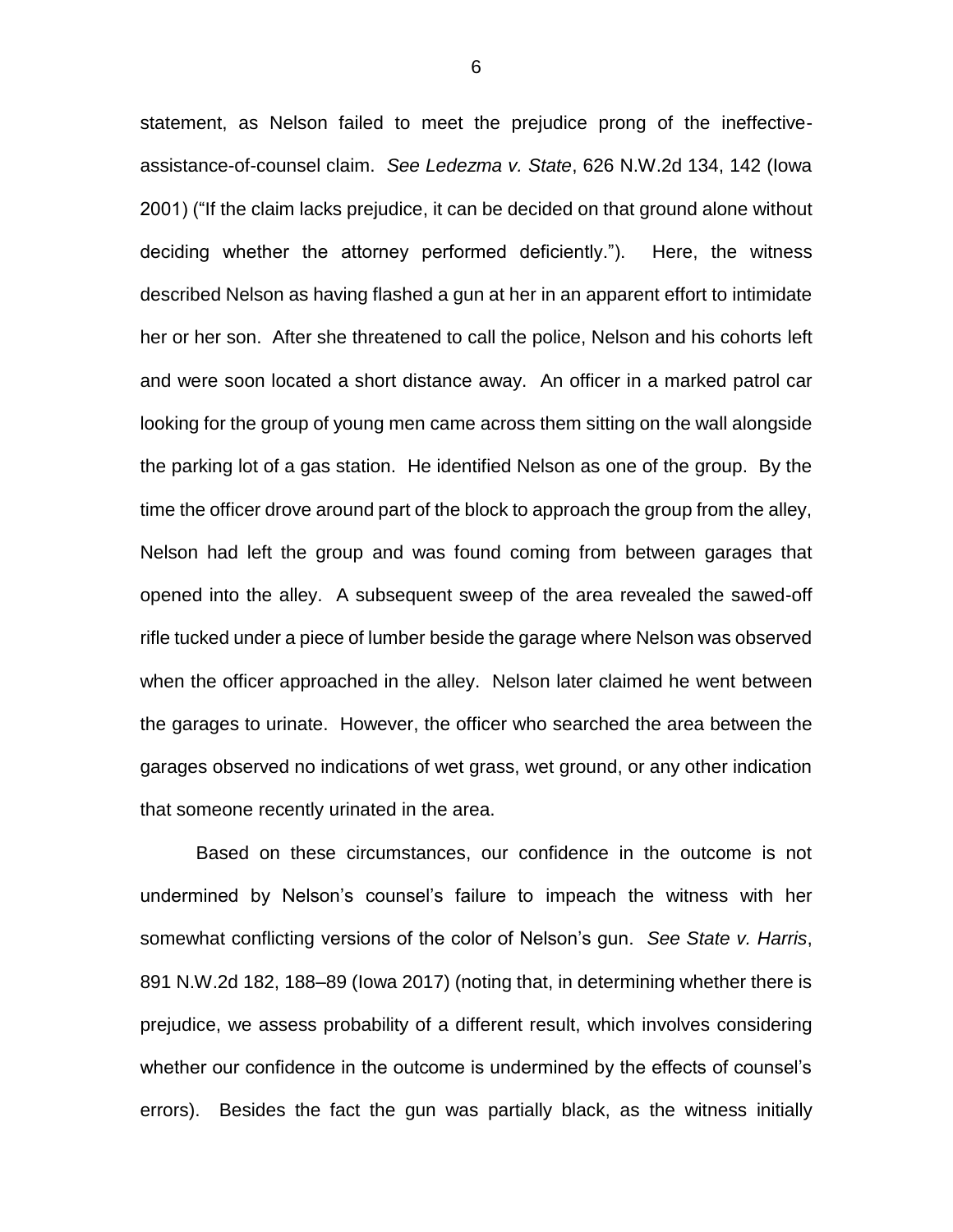described, we note Nelson's actions overcome any likely benefit that could have been attained by parsing the witness's description of the color of the gun. Nelson was aware the police had been called. When a police car passed him shortly thereafter, Nelson left a semi-public area and was found coming from between two garages of residences to which Nelson had no apparent connection. The gun in question was found exactly where Nelson had been spotted, and it was stashed in a short pile of lumber, which is not exactly a typical storage place for a gun. Furthermore, Nelson gave an excuse for being in the area that made no sense. There was no evidence of urination in the area between the garages. Even if Nelson needed to urinate, it made no sense for him to leave the gas station, which was open to the public with a functioning bathroom, to go onto a stranger's private property in order to do so. Nelson's actions are consistent with the State's theory, which is Nelson flashed a gun, fled under threat of the police being called, immediately went to stash the gun as soon as he realized he had been spotted by police, was caught as he left the location where he stashed the gun, and gave an implausible story to explain his actions. We find there is no reasonable probability the jury would have reached a different verdict if Nelson's counsel had effectively impeached the witness with her partially inconsistent descriptions of the color of the gun. Therefore, Nelson has not established prejudice, and his claim of ineffective assistance of counsel in this case fails.

### **B. Counsel's Performance in Cases Involving Guilty Pleas**

In the remaining three cases, Nelson entered guilty pleas pursuant to a global plea agreement that greatly reduced his maximum exposure to incarceration. He now claims both attorneys representing him in the three cases

7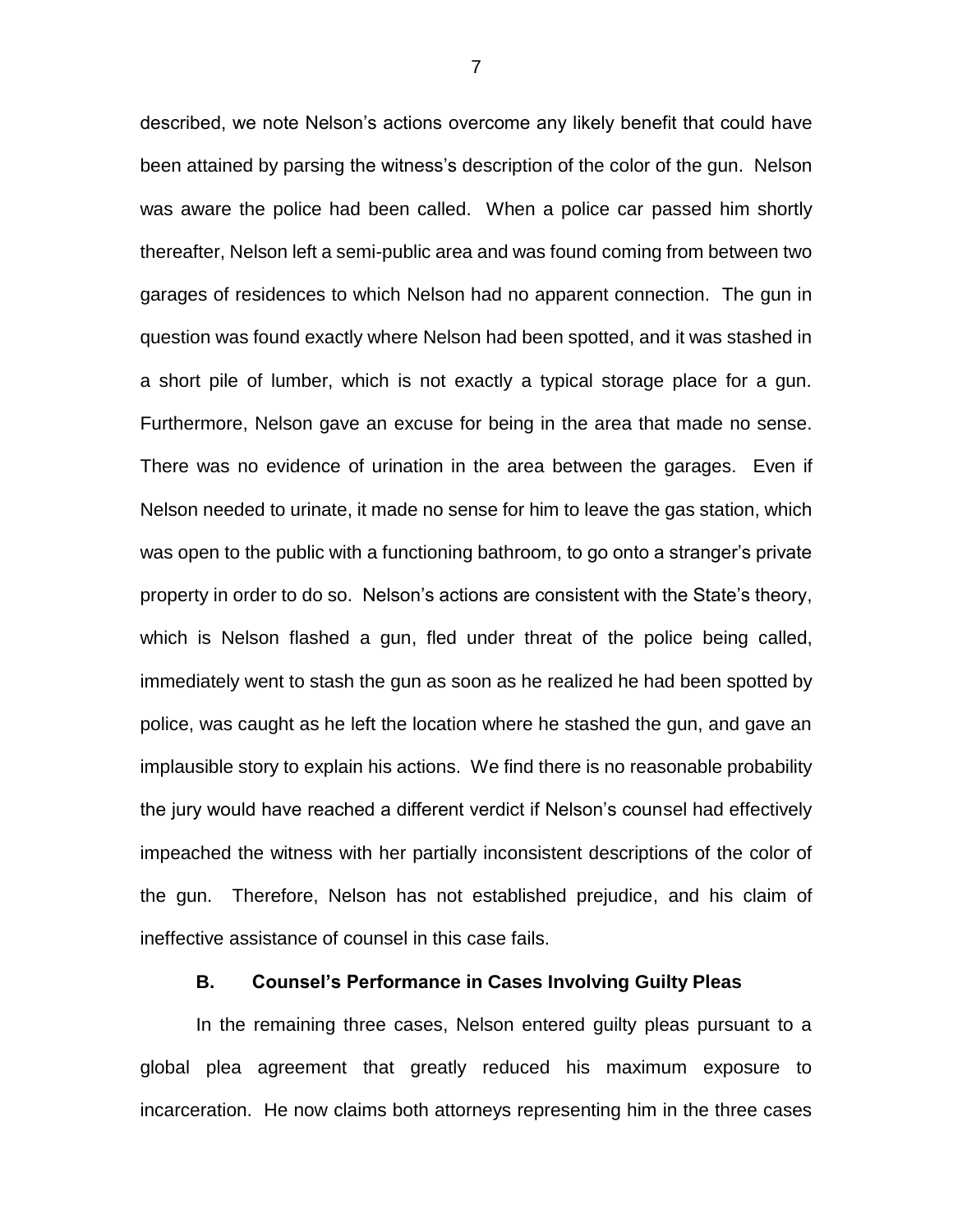were ineffective. $2$  In order to satisfy the prejudice prong on his ineffectiveassistance-of-counsel claim, Nelson is required to "show 'there is a reasonable probability that, but for counsel's errors, he . . . would not have pleaded guilty and would have insisted on going to trial.'" *State v. Weitzel*, 905 N.W.2d 397, 402 (Iowa 2017) (quoting *State v. Straw*, 709 N.W.2d 128, 138 (Iowa 2006)).

## **1. The Car Wash Robbery (Case Number FECR339758)**

In this case, Nelson and a cohort approached a patron of a car wash. The cohort stood lookout while Nelson robbed the patron at knifepoint. The patron later identified Nelson from a series of six-pack photo lineups. Nelson pleaded guilty to an amended charge of robbery in the second degree. He now claims his attorney was ineffective for failing to suppress the identification of him based on claimed suggestiveness of the lineup process. He also claims his attorney did not adequately develop his alibi defense.

With respect to the failure to challenge the identification of Nelson through use of a photo lineup, we begin with the law on this subject. Regarding challenges to out-of-court identifications based on lineups that are claimed to be impermissibly suggestive, we apply a "long-standing, two-part analysis" as follows:

"First, we decide whether the procedure used for the identification was impermissibly suggestive." If we determine the procedure was impermissibly suggestive, we turn to the second step to decide whether "under the totality of [the] circumstances the suggestive procedure gave rise to a very substantial likelihood of irreparable misidentification."

Under the second step, the critical question is whether the outof-court identification was reliable. We have endorsed the prevailing five-factor test for assessing reliability of out-of-court identification

 $\overline{a}$ 

 $2$  One attorney represented Nelson in case number FECR339758. A different attorney represented him on case numbers FECR340382 and FECR341512. Both attorneys were present during the plea negotiations resolving all three cases.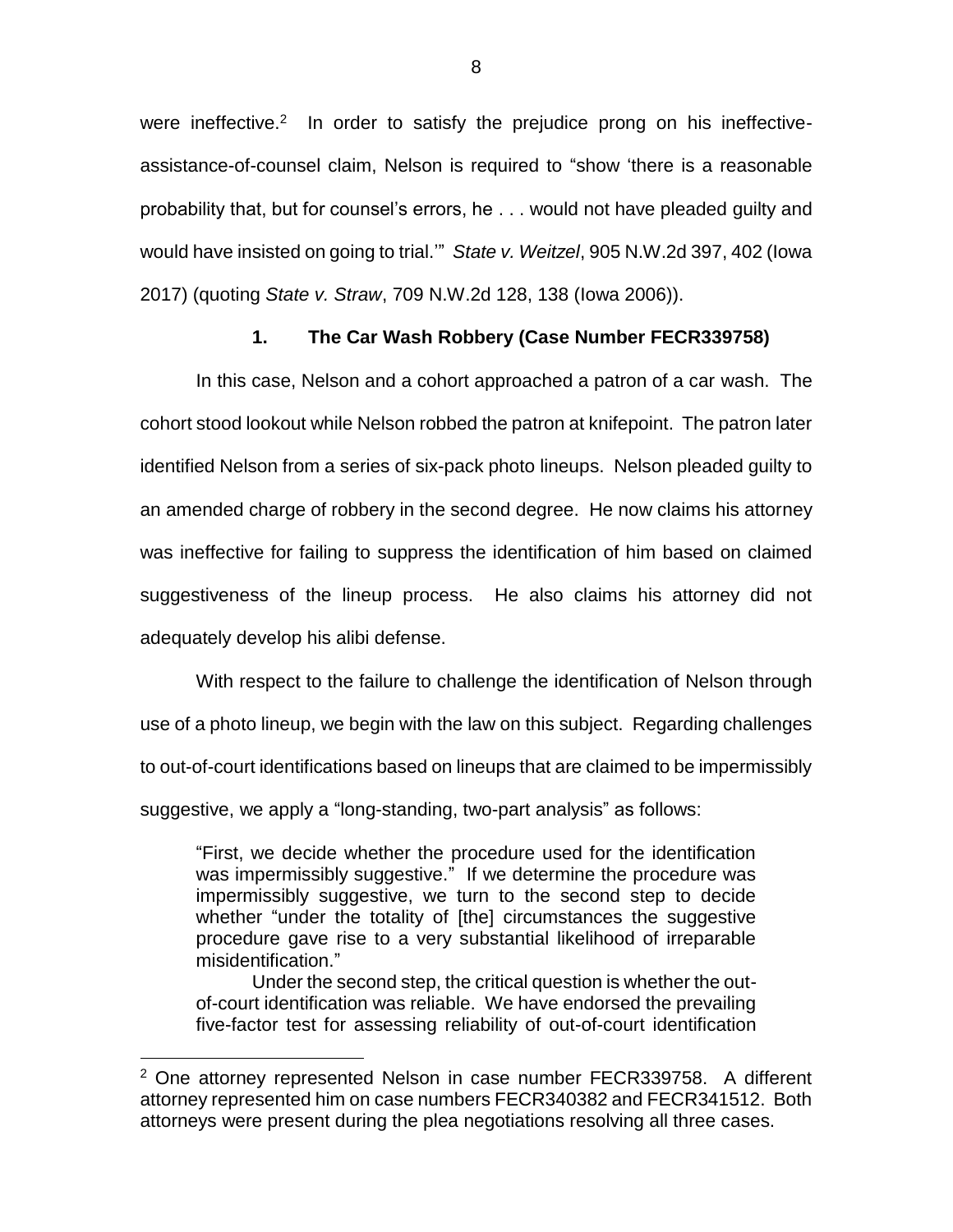procedures adopted from [*Neil v. Biggers*, 409 U.S. 188, 199–200 (1972)]:

> (1) the opportunity of the witness to view the perpetrator at the time of the crime, (2) the witness' degree of attention, (3) the accuracy of the witness' prior description of the perpetrator, (4) the level of certainty demonstrated by the witness at the confrontation, and (5) the length of time between the crime and the confrontation.

*State v. Booth-Harris*, 942 N.W.2d 562, 570 (Iowa 2020) (quoting *State v. Taft*, 506 N.W.2d 757, 762–63 (Iowa 1993)) (alteration in original).

Nelson claims the lineup procedure was impermissibly suggestive because, in his view, of the twelve photos shown to the car wash patron across two six-pack lineups, only two of the individuals had "Mohawk" haircuts. $3$  While reasonable minds could differ on how many of the persons depicted in the photo array, if any, had Mohawk haircuts, we need not decide whether the lineup was impermissibly suggestive because, even if it was, Nelson cannot satisfy the second step of the analysis—lack of reliability.

Looking at the factors for reliability from *Biggers*, 409 U.S. at 199–200, the car wash patron got a good look at the person who did all the talking, brandished the knife, and demanded his money. The patron's attention was focused on the person wielding the knife, as the patron told police he was confident he would be able to identify the person who robbed him but would not be able to identify the cohort serving as lookout. The patron also gave what turned out to be an accurate description of the robber in terms of age, race, build, skin complexion, and hairstyle. In terms of confidence, the patron immediately and confidently picked

 $\overline{a}$ 

<sup>&</sup>lt;sup>3</sup> The patron had reported the robber had a "Mohawk" style haircut.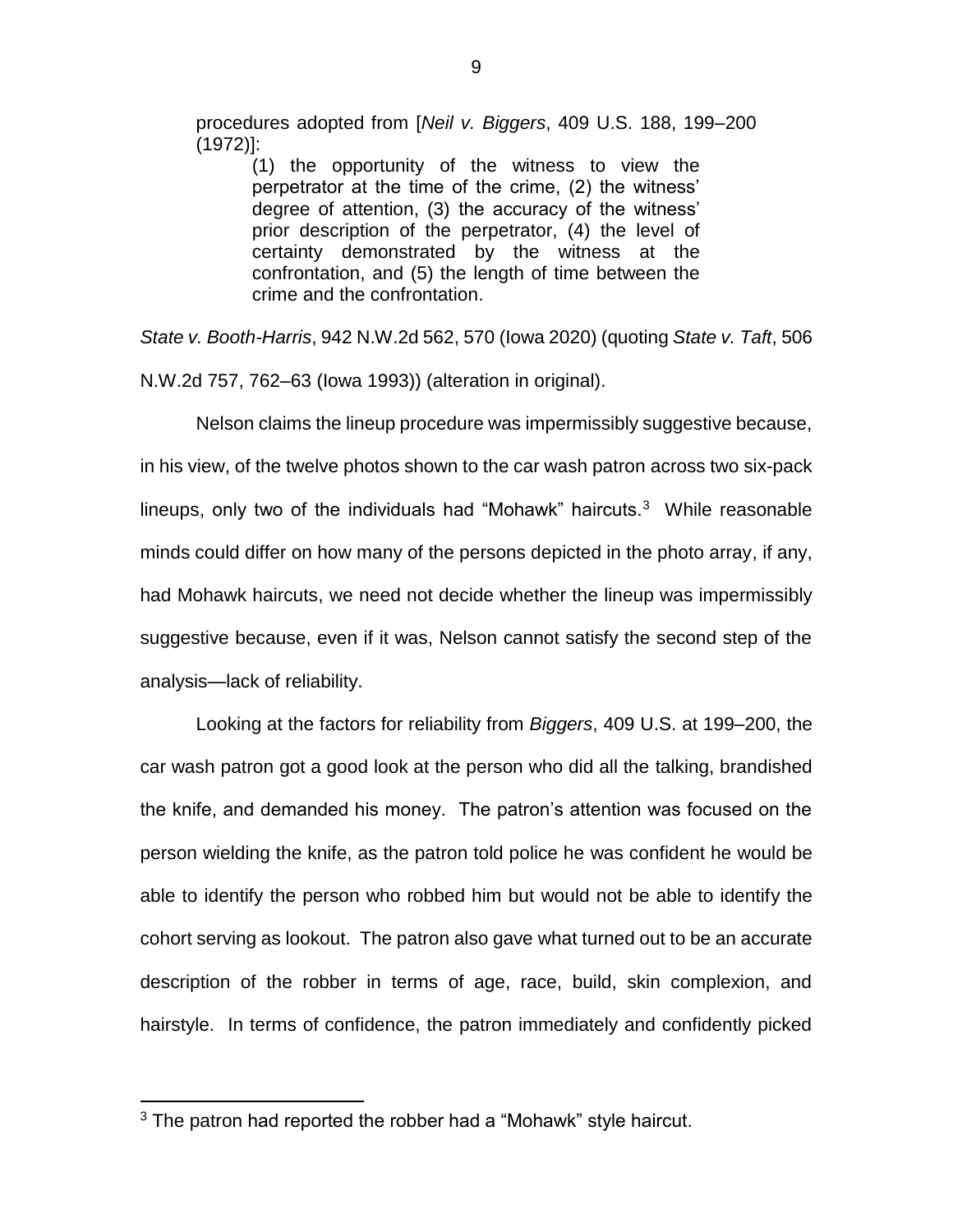Nelson out of the lineup as soon as it was shown to him. Finally, the identification occurred within four days after the robbery.

As noted, with regard to the second step of the analysis regarding reliability, we consider the totality of the circumstances. *See Booth-Harris*, 942 N.W.2d at 570. In considering the totality of the circumstances, we note some important and unique details. On the night of the robbery, upon scouring the area near the robbery for the reported suspects, police found and apprehended two individuals nearby who met the description of the two young men involved in the robbery, including one who had a Mohawk haircut. The car wash patron was brought to the scene where the two individuals had been apprehended to identify them. As the State asserts, this "in the field" lineup procedure immediately following the robbery was inherently more suggestive than the six-pack photo array process used later. In spite of the more suggestive nature of this "in the field" lineup, the patron informed law enforcement that those two individuals were not the two involved in the robbery. In stark contrast during the photo lineup, the patron rejected everyone in the first six-pack of photos as having been the robber and then immediately picked out Nelson from the second six-pack. This sequence of events helps corroborate the fact the patron got a good look at the robber, was confident in his identification, and was not persuaded to give an unreliable identification based on the robber's haircut.

Based on the totality of the circumstances and the five-factor test for assessing reliability, we do not believe there was a substantial likelihood of irreparable misidentification. Therefore, had Nelson's counsel filed a motion to suppress the patron's identification of him, it would not have been successful. As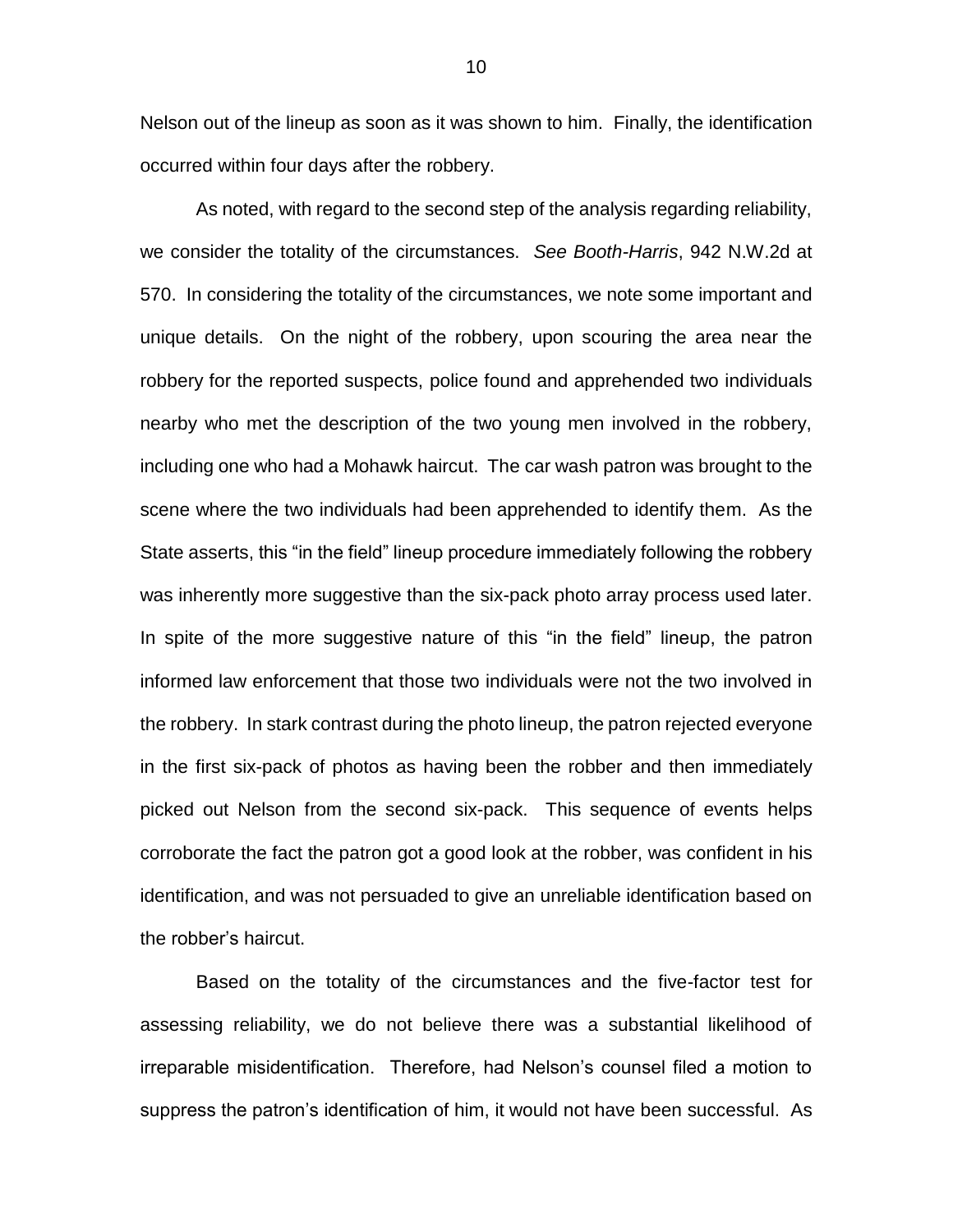a result, Nelson failed to meet his burden of establishing counsel breached the duty of competent representation owed to Nelson by failing to seek suppression of the identification. *See State v. Carroll*, 767 N.W.2d 638, 645 (Iowa 2009) (holding defense counsel has no duty to pursue a meritless issue).

As to Nelson's claim defense counsel was ineffective for failing to fully investigate his alibi defense, we need not decide whether counsel breached her duty, as Nelson failed to meet his burden on the prejudice prong. *See State v. Russell*, 897 N.W.2d 717, 730 (Iowa 2017) (holding it is the applicant's burden to show ineffective assistance of counsel by a preponderance of the evidence). Other than his own self-serving testimony, Nelson presented no evidence at the PCR trial that established an alibi for the offense to which Nelson pleaded guilty. Having presented no alibi witnesses or alibi evidence at the PCR trial, Nelson failed to meet his burden of showing the reasonable probability of a different outcome if he had gone to trial. *See Harris*, 891 N.W.2d at 188*.* Furthermore, the evidence at the PCR trial established Nelson admitted to defense counsel that he committed the robbery. Having committed the robbery, there was no reasonable probability defense counsel would have been able to find and present witnesses at trial establishing Nelson was elsewhere when the robbery was committed even if counsel had more thoroughly investigated the alibi angle.

### **2. The Willful Injury Charge (Case Number FECR340382)**

Nelson pleaded guilty to the charge of willful injury based on stabbing a female acquaintance with a knife. He claims counsel was ineffective for failing to investigate whether the stabbing was accidental. To support his claim the stabbing was accidental, Nelson relies heavily on a couple of sentences cherry-picked from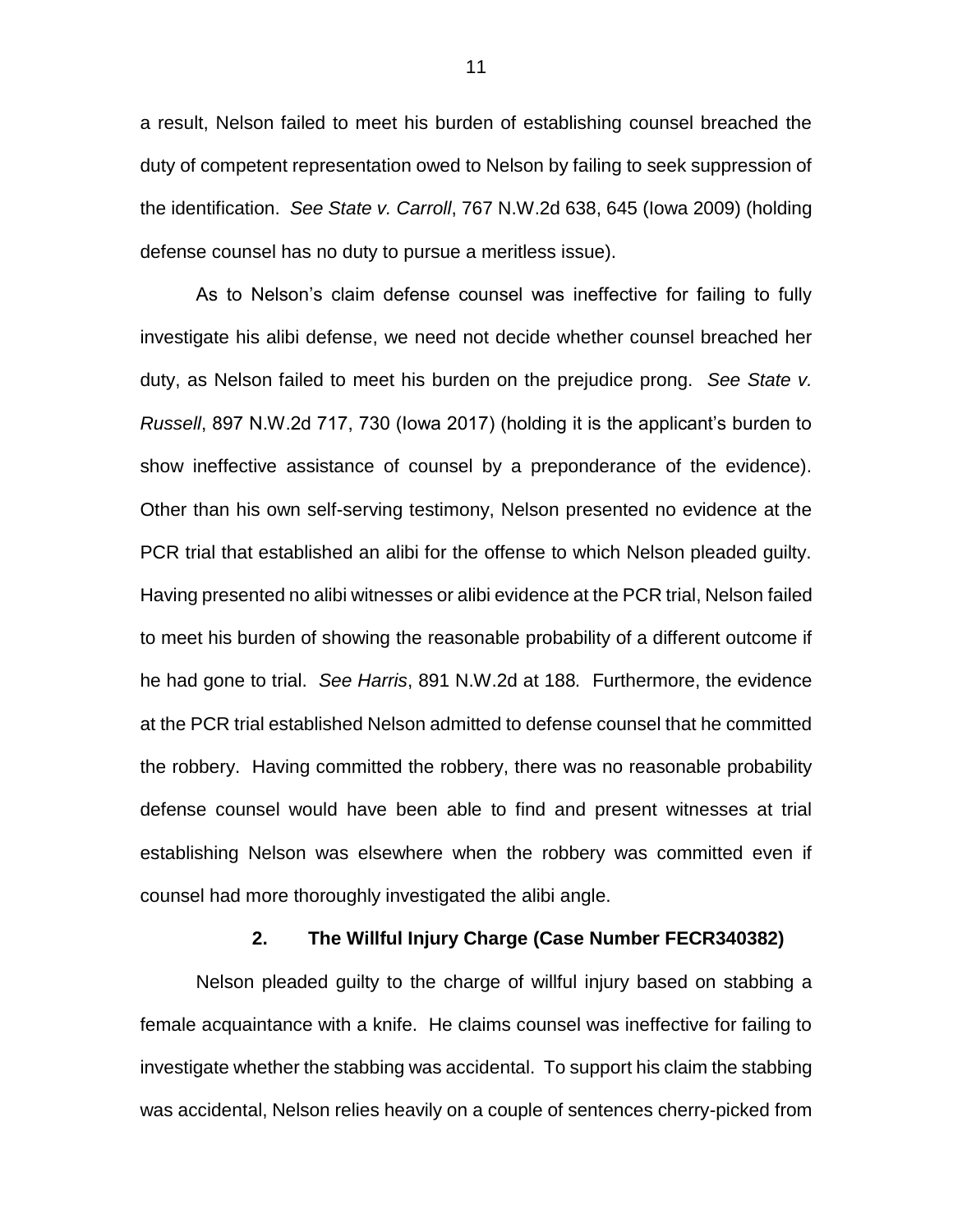a police report in which the victim said she thought Nelson was joking. However, Nelson's claim ignores the rest of the report, which stated the victim initially thought he was joking but then, when she realized he was not, she tried to flee Nelson's presence and barricade herself in a room. Nelson chased after her, forced his way into the room, and stabbed the victim three times. Given these facts, we find no breach of duty by defense counsel for failing to further investigate a defense that the stabbings were accidental. Furthermore, given the fact Nelson pleaded guilty in this case as part of a global plea agreement that resulted in significant reduction or dismissal of charges, thus greatly reducing his potential incarceration exposure, Nelson has not met his burden of establishing he would have passed on the plea offer and insisted on going to trial. Nelson's ineffective-assistance-of-counsel claim in this case is without merit.

# **3. The Date Robbery (Case Number FECR341512)**

A man responding to a newspaper advertisement for a romantic date made arrangements to meet the person posting the ad. The "date" turned out to be a close acquaintance and possible girlfriend of Nelson's. When the man arrived for the date, Nelson's acquaintance got into the man's car, and then Nelson quickly entered the car through the back passenger door. Nelson held a knife to the man's throat and demanded money. Nelson took the man's wallet, pager, and keys before exiting the car. The man drove himself to the hospital for treatment of a slash wound on his neck and a collapsed lung due to a puncture wound. Nelson's acquaintance gave a statement supporting the above-stated facts.

As part of a global settlement agreement resolving the three cases addressed in this opinion, as well as two juvenile robbery cases, Nelson pleaded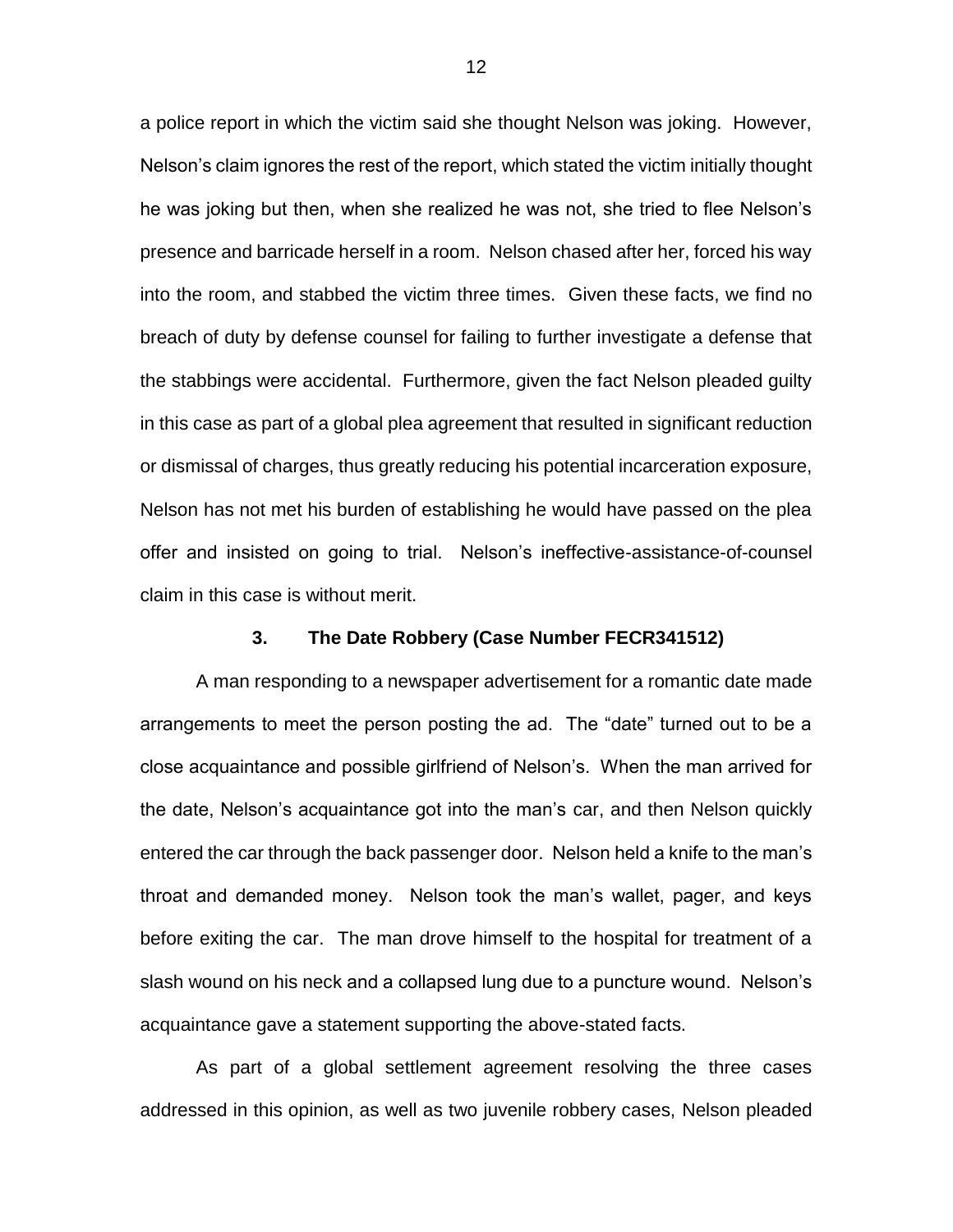guilty to robbery in the first degree and forgery related to use of the robbed man's debit card. Nelson claims his counsel was ineffective for failing to properly investigate in support of a defense and rushing Nelson into pleading guilty before a full investigation could be completed.

Nelson's argument ignores the important detail that his palm print was found on the back passenger window of the victim's car, thus corroborating the statement of Nelson's accomplice. Given this very damning fact, we find no reasonable possibility that Nelson would have passed on the favorable global plea offer and insisted on going to trial. *See Weitzel*, 905 N.W.2d at 402 (stating the standard for satisfying the prejudice prong of an ineffective-assistance-of-counsel claim when the accused pleads guilty).

As to Nelson's claim that he was rushed into accepting the guilty plea, we find no merit in this claim. To be sure, this case had not been on file very long before Nelson accepted the plea offer. There were time constraints placed on Nelson to accept or reject the global plea offer, as case number FECR333525 was set to go to trial a business day or two after the date on which Nelson accepted the deal. These tight deadlines should be expected in negotiations for a global plea agreement involving several cases on varying timelines. The evidence we find convincing based on our de novo review is that plea negotiations had been ongoing for at least a few days before Nelson was called upon to make a final decision. The attorneys spent hours going over the cases and the plea offers with Nelson before Nelson was asked to decide. Nelson was permitted to have his grandfather come into the room to discuss the plea offer. After hours of discussion and advice from family and counsel, Nelson chose to accept the global plea offer